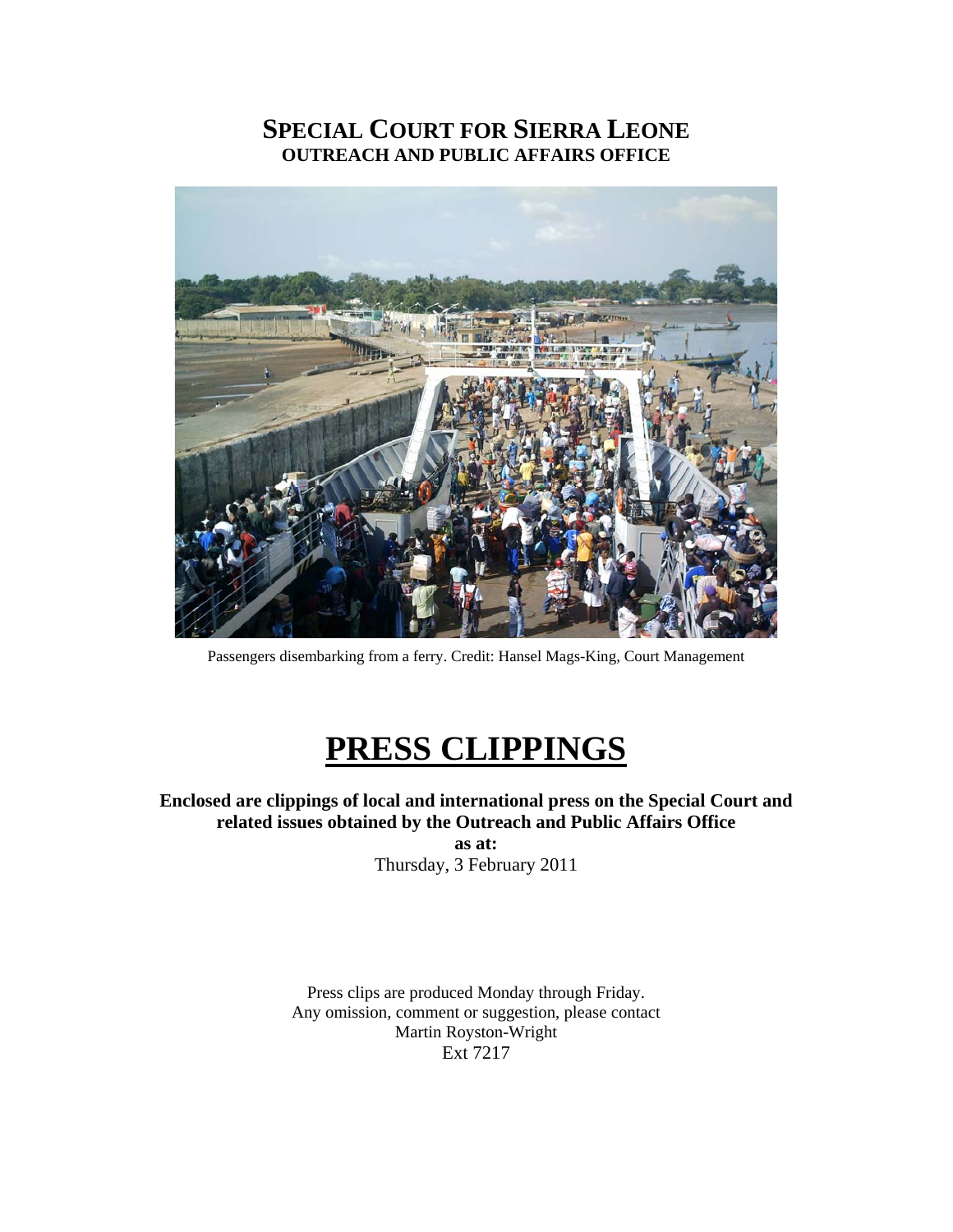| <b>International News</b>                                                             |           |
|---------------------------------------------------------------------------------------|-----------|
| Accused: Ruling Party Had No Authority Over Militias / The Guardian                   | Page 3    |
| Kenya Must Revive Plan to Create 'Credible' Court, Odinga Says / Bloomberg            | Page 4    |
| Lebanon Could Face Sanctions if Mikati Withdraws From Tribunal / The Daily Star       | Pages 5-6 |
| <b>ICC Head Says Against Plan to Defer Kenya Trials / Radio Netherlands Worldwide</b> | Pages 7-8 |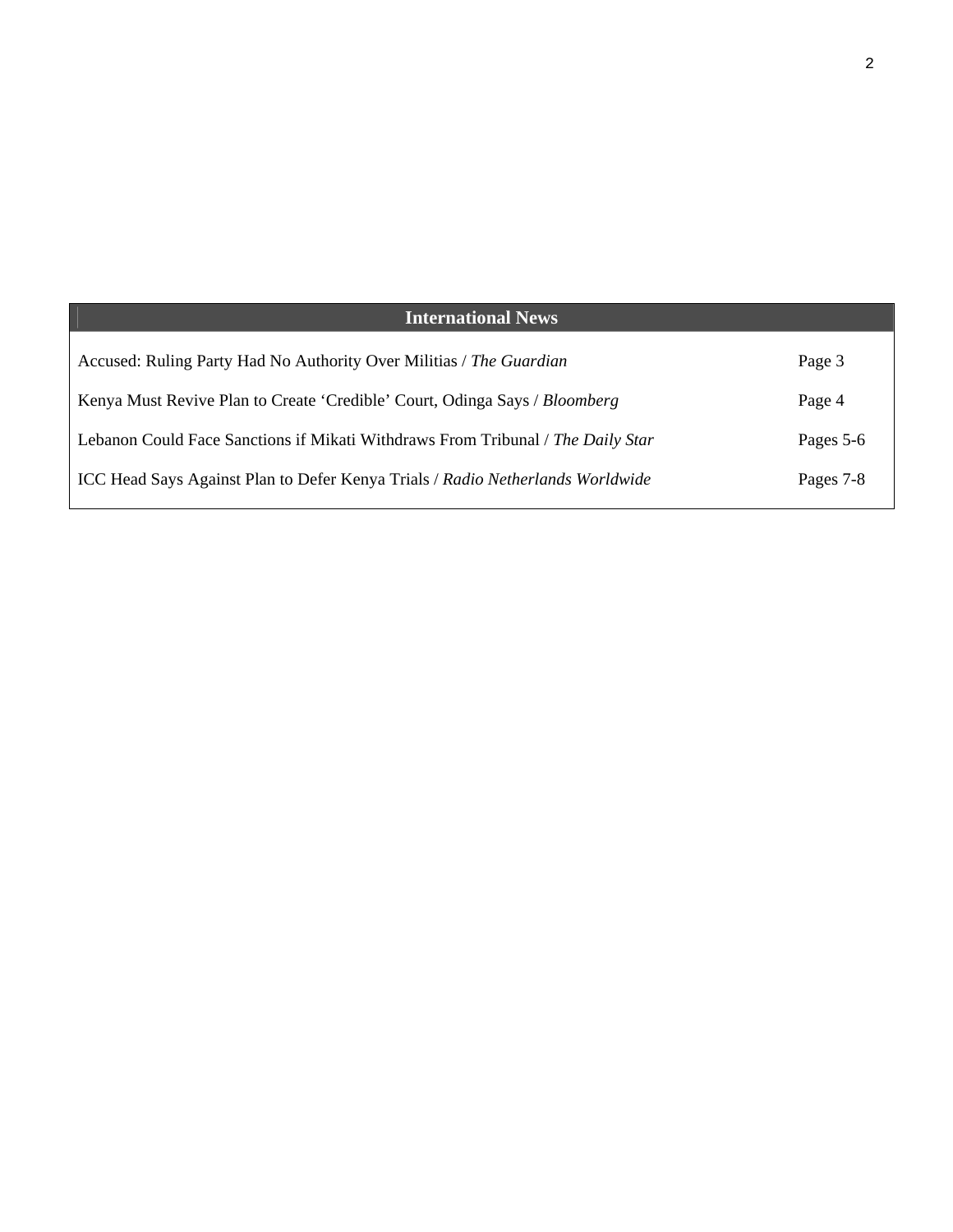The Guardian Thursday, 3 February 2011

# **Accused: Ruling party had no authority over militias**

President of the ruling party during the 1994 Rwandan genocide, Matthieu Ngirumpatse, has claimed before the International Criminal Tribunal for Rwanda (ICTR) that he had no powers to control or punish Interahamwe militias of his party, who killed innocent civilians.

"Crime issues are not under the powers of a political party. The party's power cannot substitute the power of the state,'' Ngirumpatse elaborated during his testimony on Tuesday.

Ngirumpatse, who started testifying on January 10, was being cross-examined by the prosecution attorney, Don Webster, for the second day.

Webster earlier wanted the accused to explain why there were several complaints about criminal acts of Interahamwe militias presented before him, but no action was taken against the perpetrators.

The complaints included that of the United Nations Assistance Mission for Rwanda (UNAMIR).

The accused explained that if Interahamwe militias had engaged into acts disturbing the party, he would have taken disciplinary action against the culprits in accordance with the party constitution, but said criminal matters are issues best handled by the state.

He went on narrating that Rwanda by then was in a multiparty system whereby state issues were separated from political party issues.

"I did not even have powers over the MRND ministers, as they were answerable to the Prime Minister and the Prime Minister is answerable to the President of the Republic,'' Ngirumpatse explained categorically.

He said though he was leading a ruling party, during their political rally like any other party, their security issues depended on the government, which would provide for them gendarmerie.

Cross-examination was to have continued yesterday.

Ngirumpatse is tried alongside his vice-president, Edouard Karemera, who has already concluded his defence case. They are charged mainly with crimes allegedly committed by members of their party, notably the Interahamwe militias.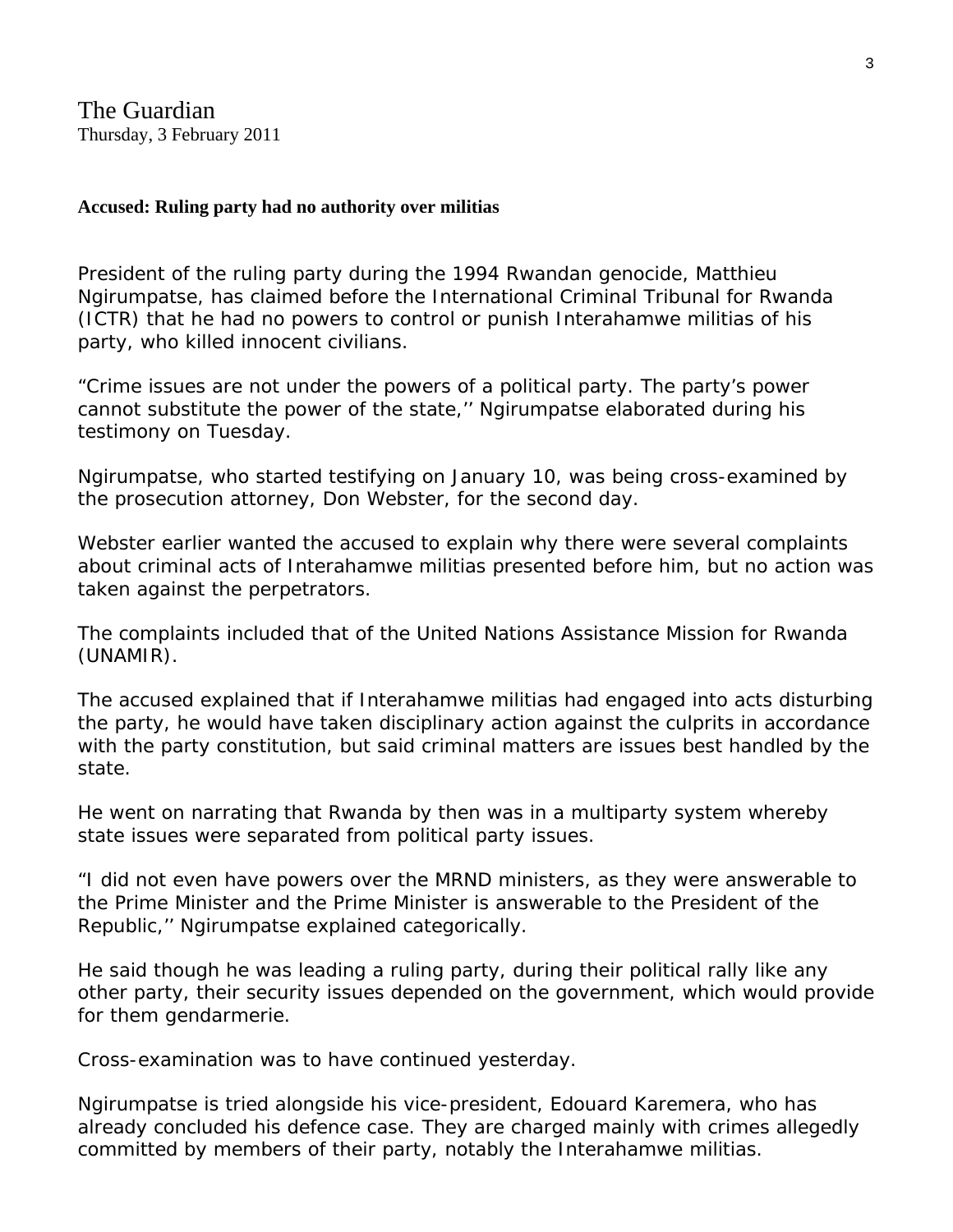# **Kenya Must Revive Plan to Create 'Credible' Court, Odinga Says**

#### By Sarah McGregor

Kenya should revive plans to create a "credible" local judicial system to persuade the International Criminal Court to refer investigations into post-election violence back home, Prime Minister Raila Odinga said.

The comments come after the ICC's chief prosecutor, Luis Moreno-Ocampo, in December identified six Kenyans, including Finance Minister Uhuru Kenyatta, as the main instigators of the violence in 2008 that left 1,500 dead.

"We tried very hard two years ago to set up a local tribunal," Odinga told reporters today in the capital, Nairobi. "Most of us wanted a local tribunal to try the perpetrators of post-election violence."

The failure to push through the changes required to set up the court led the ICC to pursue its own investigation. The East African nation shouldn't pass up another opportunity to create and approve legislation "to set up a credible local mechanism," Odinga said.

The ICC would listen to any request from Kenya to try the suspects in a local court, Christian Wenaweser, president of the tribunal's oversight body, said on Jan. 28. Under the arrangement, Kenya must show its judiciary is evenhanded and the ICC would stay involved monitoring the tribunal, he said.

Kenya aims to use the ICC statutes to request a transfer of the cases to the local courts, President Mwai Kibaki said on Jan. 28. His position was endorsed by the African Union.

## **'Powerful Forces'**

There is resistance for the local option because some Kenyans believe "powerful forces" will meddle in the process to avoid being implicated and to keep out of jail, Odinga said.

Kenya's new constitution enacted in August vowed to strengthen the country's courts. The changes include allowing lawmakers to vet candidates for judges, who were previously appointed by the president, and the creation of a Supreme Court to settle disputes over elections and constitutional affairs.

Replacement of the chief justice, director of public prosecution and attorney general are among the planned changes. Odinga has rejected Kibaki's nominations for the positions because he wasn't consulted on the issue, as required by law.

Moreno-Ocampo requested that charges of crimes against humanity be filed against Kenyatta, who is also deputy prime minister, former Higher Education Minister William Ruto, Henry Kosgey, who resigned on Jan. 4 as industrialization minister, Cabinet Secretary Francis Muthaura, former police chief Mohammed Hussein Ali and Joshua Arap Sang, a radio presenter. The alleged crimes include murder, rape and forced displacement

All six men have denied the ICC's accusations. The charges stem from fighting that erupted after then-opposition leader Odinga disputed the results of a December 2007 election that gave victory to Kibaki. The fighting subsided when Kibaki signed a power-sharing accord with Odinga.

To contact the reporters on this story: Sarah McGregor in Nairobi at smcgregor5@bloomberg.net.

To contact the editor responsible for this story: Andrew J. Barden at barden@bloomberg.net.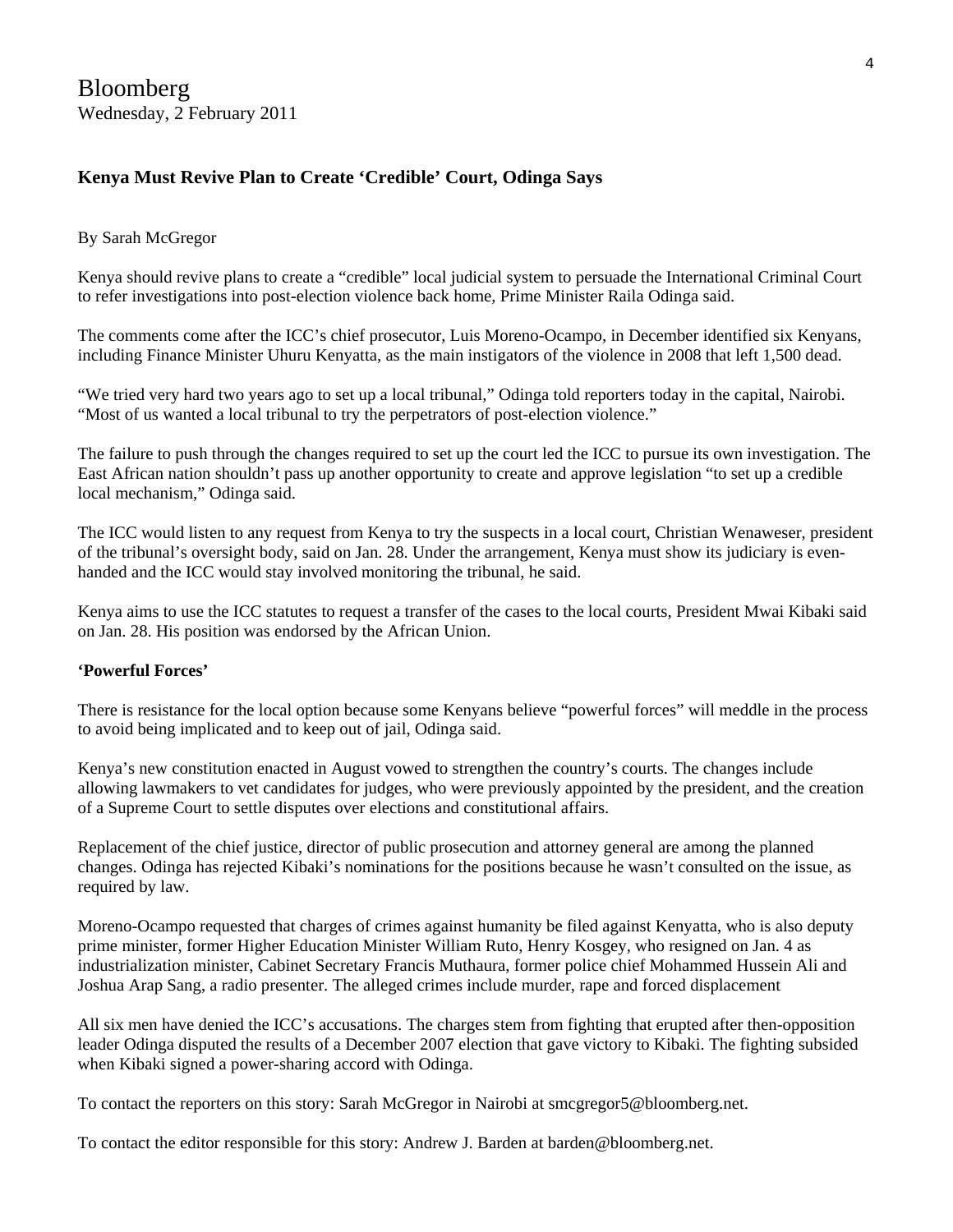# The Daily Star (Lebanon) Thursday, 3 February 2011

**Lebanon could face sanctions if Mikati withdraws from Tribunal** 

Analysts warn country would violate international, U.N. law if Cabinet backtracks

By Michael Bluhm

#### **Analysis**

BEIRUT: Lebanon would violate international law and could face U.N. sanctions if Prime Minister-designate Najib Mikati's government withdraws from agreements with the Special Tribunal for Lebanon, a number of legal experts said Wednesday.

A tribunal spokesperson said that Lebanon was bound to cooperate with the court under Chapter VII of the U.N. Charter, which stipulates that all U.N. member countries must provide "assistance" in carrying out decisions of the U.N. Security Council.

The Security Council established the tribunal in Resolution 1757 of May 2007, while differences over stances toward the court among Lebanon's polarized political factions brought down the Cabinet of caretaker Prime Minister Saad Hariri last month.

"What we see are obligations on the state of Lebanon; we obviously come under Chapter VII," said the STL spokesperson. The spokesperson declined to answer repeated questions about whether the tribunal was forming contingency plans for Lebanon's potential halt to cooperation.

Mikati was nominated by politicians siding with the Hezbollah-led March 8 alliance. Hezbollah leader Sayyed Hassan Nasrallah has said the court is part of a U.S. and Israeli conspiracy to weaken the group, and he called on all Lebanese to boycott any cooperation with the tribunal.

Sari Hanafi, professor of transitional justice at the American University of Beirut, predicted that any Cabinet led by Mikati would seek to end Lebanon's collaboration with the STL. Whether through the government or Parliament, the country could withdraw from its agreements to pay 49 percent of the court's costs, provide judges and cooperate on investigations, Hanafi added.

If Lebanon ceases to cooperate with the tribunal, the country would "absolutely" be breaching its international obligations as a member of the U.N., Hanafi said. "Lebanon will be in violation of international law," he said, adding that the March 8 bloc "doesn't care whether it is an infraction or not."

By violating international law, Lebanon could face sanctions such as those imposed on isolated nations such as Iran and North Korea, Hanafi said.

From the perspective of international law, the arrival of a new government does not provide any legal basis for revisiting a country's international obligations, said Said Benarbia, legal adviser to the Middle East and North Africa program at the International Commission of Jurists, based in Geneva.

"A change in governments … is not a legitimate reason to change the state's engagements," Benarbia said. "If governments are to repeal their international agreements every time there are elections or a change in government, the whole international system [would] collapse."

Benarbia added that the "intimidation" raining down from many sides on the court was unacceptable. "All interference in judicial matters is unacceptable," he added.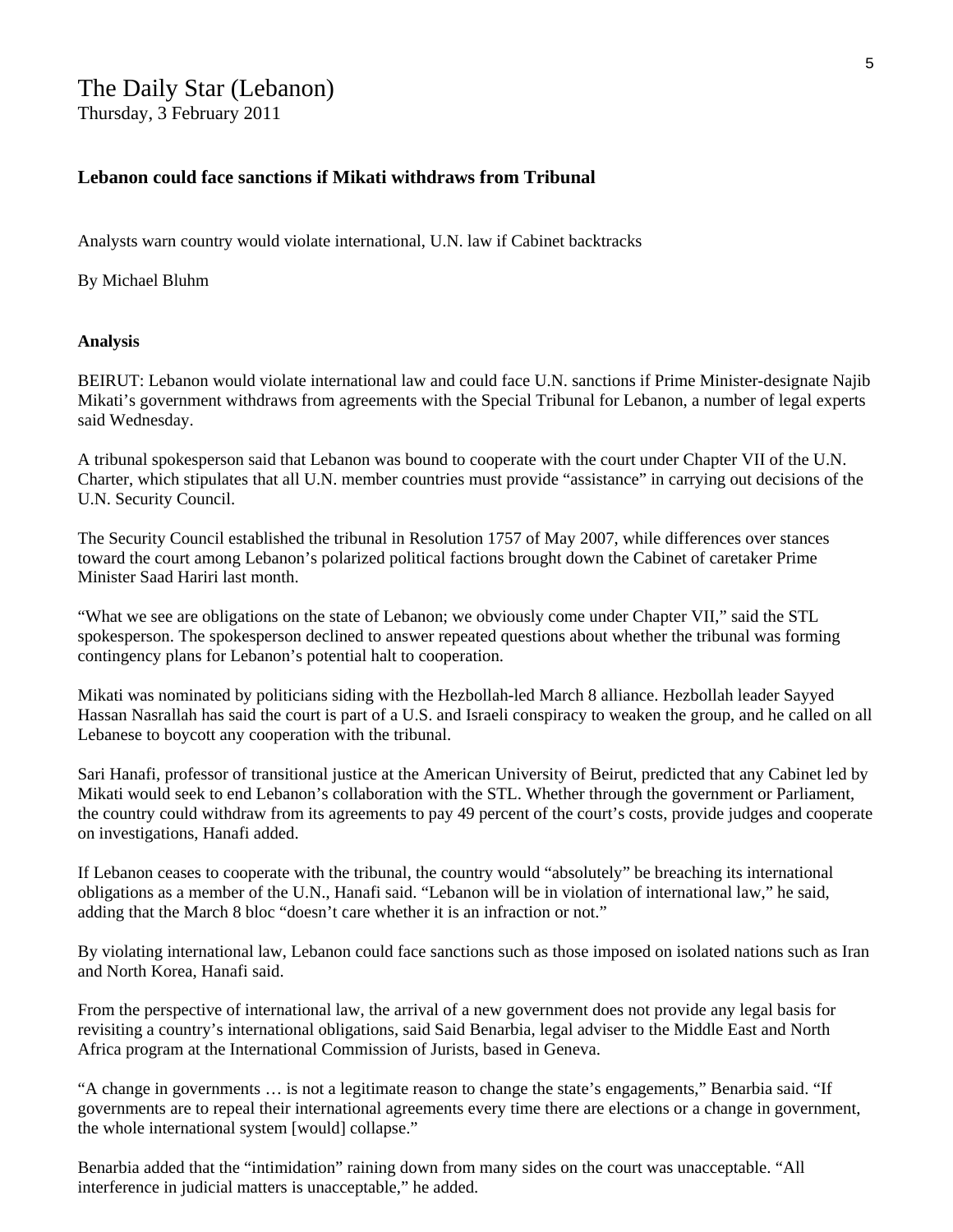However, a number of factors could stop the international community from turning Lebanon into a pariah state should it cease working with the court, Hanafi said. For instance, with the March 8 camp's close ties to Iran and Syria, the influence of the U.S. and its Western allies has waned considerably here, and so they do not have many means to punish Lebanon effectively, Hanafi added.

"The impact of the [backlash] against Lebanon will be minimal," he said, adding that he had recently told a Canadian diplomat the same thing. "The U.S. and France don't have any leverage against Lebanon." Saudi Arabia, on the other hand, still has enough sway here to affect the country's stance toward the STL, Hanafi added.

In addition, sanctions would be misdirected, because they would likely wind up hurting Lebanon's middle class, half of which supports the tribunal, Hanafi said. In any case, Washington could well be preoccupied with the situation in Egypt for the near term, leaving it less likely to focus intently on Lebanon, Hanafi said.

Former Ambassador Abdallah Bou Habib, head of the Issam Fares Center, a nonpartisan think tank, said that regardless of the success of any sanctions, any future Mikati-led Cabinet should not disrupt the country's collaboration with the court so as not to damage Beirut's international standing.

"This is important to Lebanon to be part of the world community," he said. "They should not touch the STL and Lebanon's international agreements and commitments."

Mikati's prospective government would not need to take any rash steps against the STL, because the protocol on cooperation between the country and the U.N. is set to expire in March 2012, Bou Habib added. Aside from Chapter VII concerns, negotiations later this year to renew that agreement would offer plenty of opportunities to limit or amend the range of cooperation, Bou Habib said.

The much-discussed option of severing Lebanese funding for the court also stands moot until the end of 2011, because the country has already sent in its share for the tribunal's \$65.7-million budget for this year, Bou Habib said.

The tribunal spokesperson could not confirm whether the court had received the payment but did say that Lebanon was bound under Chapter VII to honor its commitment to supply this share of the court's funding in its first three years. "When it comes to funding, the obligation on Lebanon is very clear, and it's under Chapter VII of the U.N. Charter," the spokesperson said.

If Lebanon cuts off further funding for the court, the U.N. will take over the hunt for substitute money to keep the tribunal running, Benarbia said. "It would be up to the U.N. to guarantee the continuity of the tribunal," he said. "It's the responsibility of the international community and even the U.N. to ensure the continuation of the tribunal."

Hanafi said wealthy nations that backed the tribunal's mission would have little trouble making up for the loss of Lebanon's roughly \$32-million contribution. Hanafi added he was "extremely surprised" the STL employed over 300 staff and said the budget could certainly be pared down.

As for the four Lebanese jurists among the tribunal's 11 judges, they could choose to stay on at the court even if Lebanon backed away from its agreements with the STL, Bou Habib said.

In the end, participation is not essential for judges from the countries under the jurisdiction of international tribunals, Hanafi said. For example, Serbia did not provide judges to – and under former President Slobodan Milosevic did not cooperate with – the International Criminal Tribunal for the former Yugoslavia, while no Rwandan judges sit on Rwanda's tribunal, Hanafi added.

In the end, however, tribunal Prosecutor Daniel Bellemare has submitted his indictment in the assassination of former Prime Minister Rafik Hariri, and so any machinations by Lebanon regarding its relationship with the court will not prevent a trial – even with the accused absent – and the release of evidence about the killing, Bou Habib said.

"Lebanon, no matter what it does, cannot stop the indictment from coming," he said.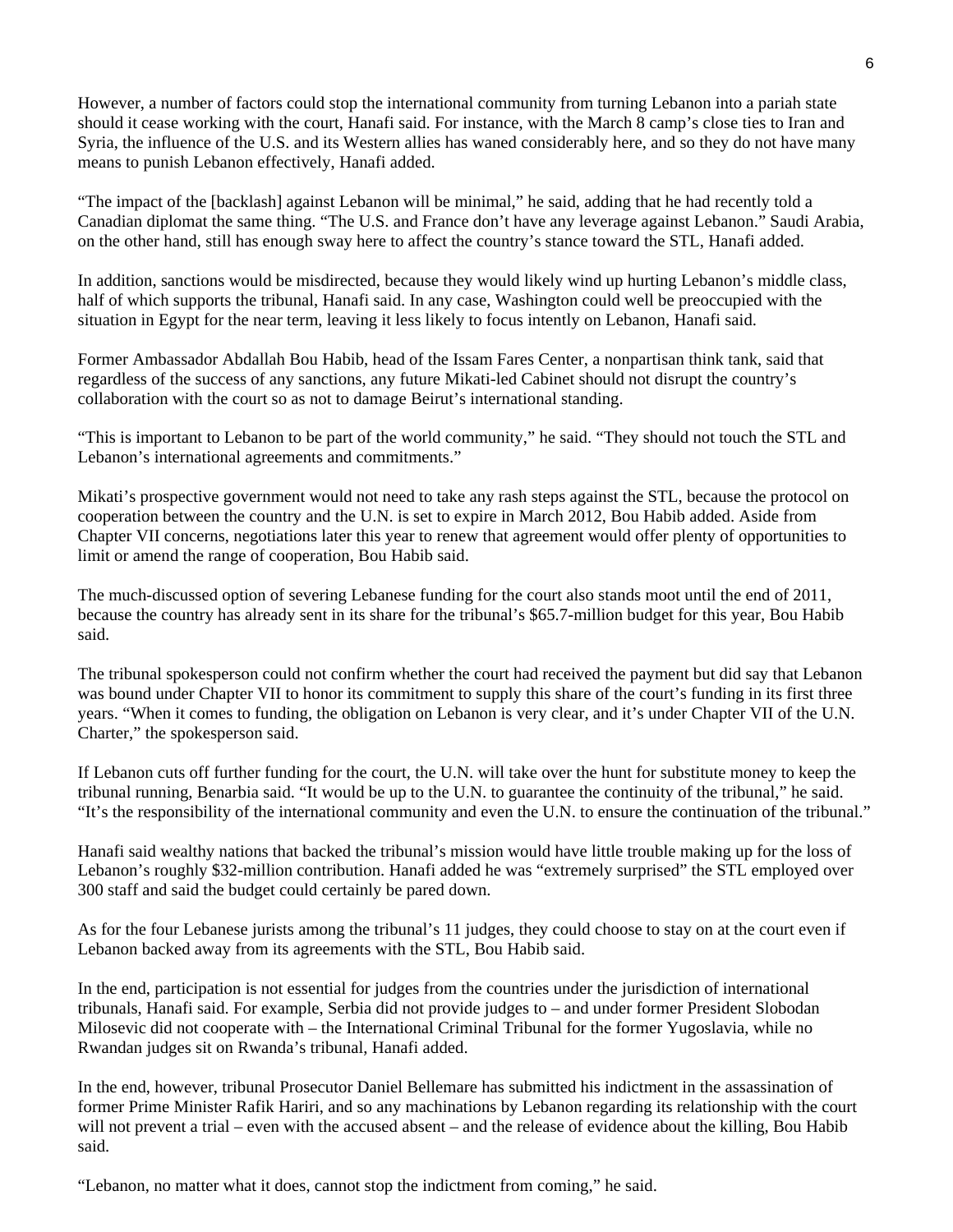# Radio Netherlands Worldwide

Thursday, 3 February 2011

# **ICC head says against plan to defer Kenya trials**



The president of the International Criminal Court (ICC) has said he is against Kenya's push to have the trials of post-election violence suspended, but backed plans for a local court to try them.

Senior Kenyan officials have been on a charm offensive

seeking support from African presidents in persuading the United Nations Security Council -- which helped set up the ICC and regularly discusses the activities and mandate of the court -- to defer or suspend the trials until the local court is set up.

Christian Wenaweser, President of the Assembly of States Parties to the Rome Statute of the International Criminal Court, is in Kenya to meet government officials to discuss the ICC's concerns over a push by Kenya to block The Hague trials.

Before travelling to Kenya, Wenaweser met Jean Ping, the head of the African Union (AU) Commission, in Ethiopia to discuss Kenya's drive, spearheaded by Vice President Kalonzo Musyoka.

Musyoka met Ping last Friday, after saying Kenya had won support for its plan from several capitals around the continent.

"I emphasised to him (Ping) to declare that if the wish of the Kenyan government was to establish national proceedings, to investigate and prosecute as they have stated repeatedly, that would be something that from state parties' perspective would certainly be welcomed," Wenaweser said.

Wenaweser said he discussed with Ping that the issue did not require the intervention of the United Nations Security Council, and that it should be taken up directly with the ICC.

"This (requesting article 16 resolution from UN Security Council) is not the course of action that I would have advocated," said the head of the political arm of the ICC.

Kenya's plan, which has been criticised by rights groups across Africa who say it will undermine justice for the victims of the violence, is to win the backing of the AU heads of states at a summit starting on Jan. 30 in Addis Ababa.